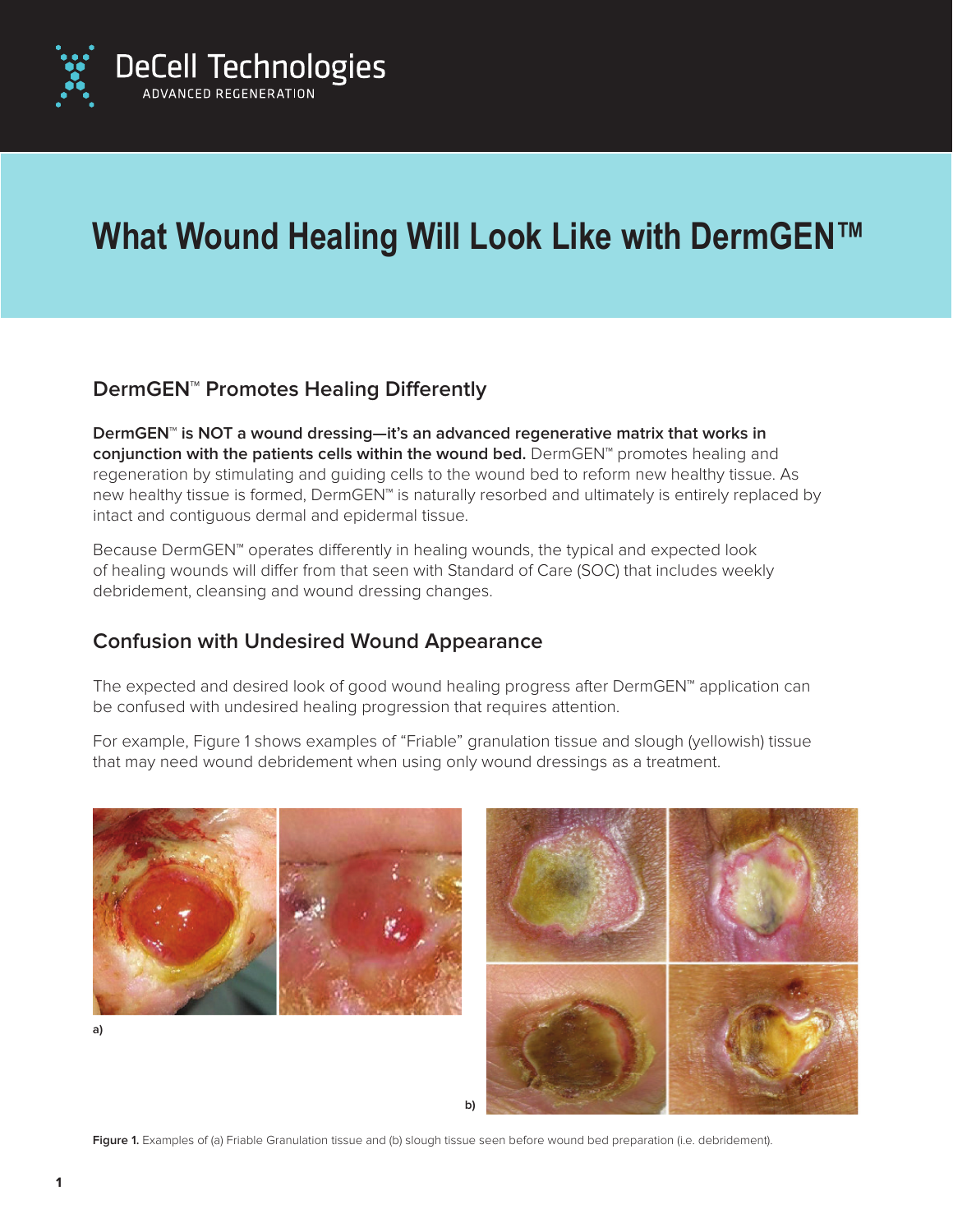

## **Desired and Normal Appearance of Wound Healing with DermGEN™**

If DermGEN™ is applied correctly and has integrated into the wound after 1 week, the wound will only require dressing changes until complete healing is achieved. DermGEN™ works best if the wound is not touched after application. Although the wound may appear to require cleaning or debridement, these procedures are to be avoided. The only intervention that may be required after DermGEN™ application is if an active infection is present.

Below are provided examples of normal and desired appearances of the wound bed after treatment with DermGEN<sup>™</sup> and following expected wound healing timelines.



**Figure 2.** Wound on a Diabetic patient after toe amputation.



**Figure 3.** Diabetic ulcer on the back of heel



**Figure 4.** Diabetic ulcer on the bottom of heel